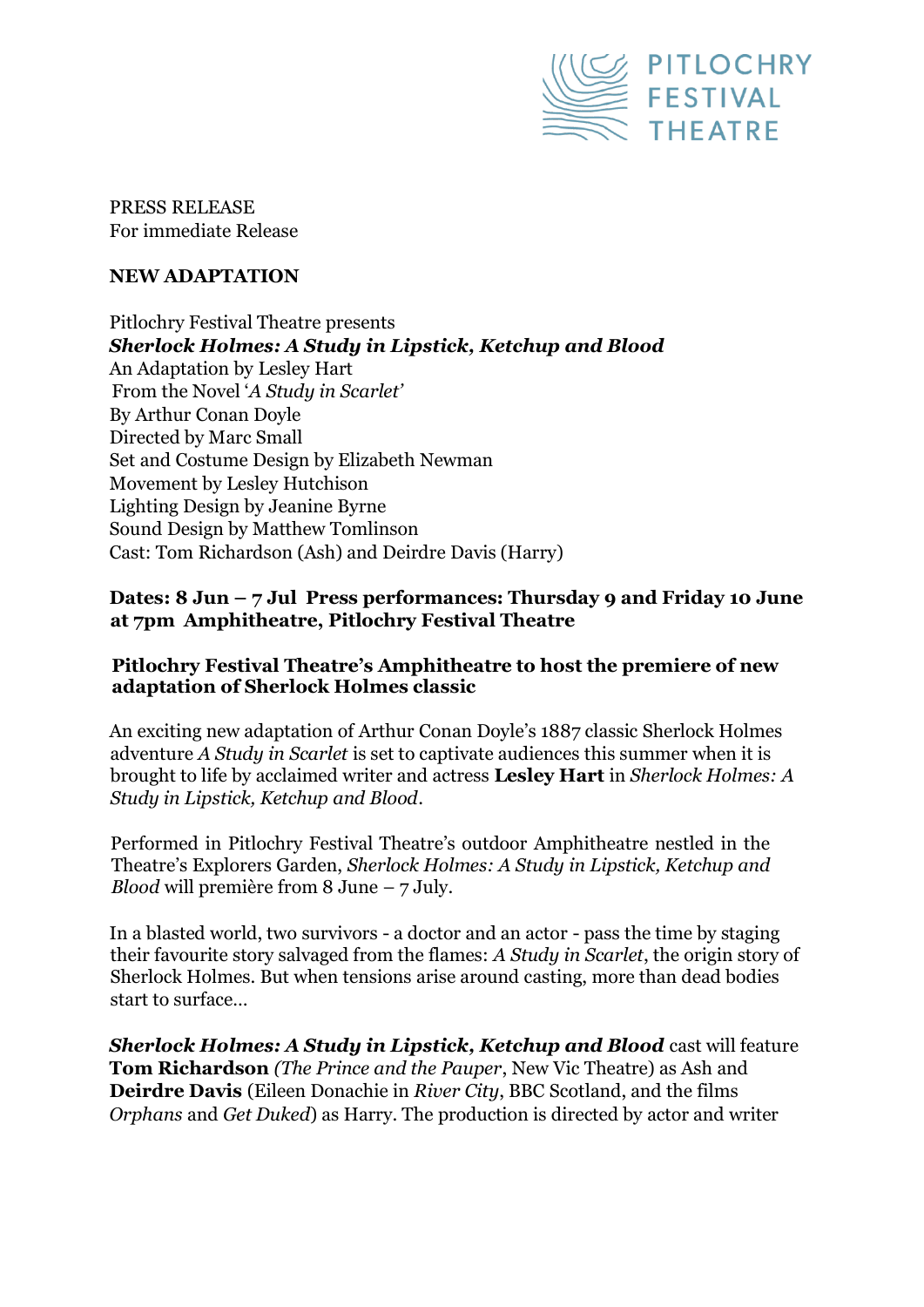

## **Marc Small** with design by **Elizabeth Newman**, sound by **Matthew Tomlinson**, movement directed by **Lesley Hutchison** and lighting by **Jeanine Byrne**.

**Lesley Hart** was awarded Playwrights Studio Scotland's New Playwrights Award in 2011. Her plays include *Safe Keeping* (Paines Plough), *World Domination* (A Play, A Pie & A Pint/Sherman Theatre), *Role Shift* (Birds of Paradise), *The Fundraiser* (Horsecross Arts), *Flame Proof, 3 Seconds* (PPP/Traverse Theatre), *Saint One* (PPP/Aberdeen Performing Arts), *Personal Best* (BBC Radio Scotland). For Pitlochry Festival Theatre, Lesley co-wrote *Plunge Day* with Sally Reid - a short digital play for young people which featured in the Pitlochry Festival Theatre 2020 #LightHopeJoy season. As an actor, Lesley has appeared as regular character Louise Caplin in BBC Studios long running soap, *River City,* as well as onstage for the National Theatre of Scotland, Traverse Theatre, Òran Mór and in the film *Wild Rose*.

## Playwright **Lesley Hart** said:

*"Sherlock Holmes stories set exquisite puzzles with exquisitely logical solutions. This is one of the things that give them their enduring appeal, that we crave as humans perhaps even more so when logic fails us elsewhere. One of the things that appealed to me most about adapting A Study in Scarlet for Pitlochry Festival Theatre was the puzzle of taking this classic detective novella - which introduces two of the most iconic characters in literature, Holmes and Watson – and trying to reimagine it for a purely theatrical space, outdoors, unplugged, with only two actors and an hour to play with. As a stage adaptation, I wanted it to be rooted in the novella and its time but also to speak vividly to a contemporary theatre audience; to honour ConanDoyle's characters and story but illuminate them afresh; to embrace Holmesian logic whilst asking questions that logic alone can't resolve: How should we live in this world? How should we live with each other? What power is there in stories? What is a human life worth? What does justice mean and how do we find it? And in puzzling all this out, I hope to deliver a show that appeals to Holmes fans, Holmes novices, and anyone in between.* 

*Compared to the novel, this stage adaptation is necessarily a lot more distilled. My focus is on the forging of Holmes and Watson's partnership via this first joint murder investigation and injecting as much drama and theatricality into it all as possible. I'm not relocating the story per se but am framing it within a very different context – a future time or alternative now where the earth is largely uninhabitable, civilisation has collapsed, and two survivors are putting on their stage version of A Study in Scarlet every day to cling to a sense of nostalgia, sanity, order and control amid the chaos and madness of their profoundly changed lives. On every level, this adaptation is a story of two friends striking out together – of partnership, co-dependency, survival, and the lease of life they give each other.*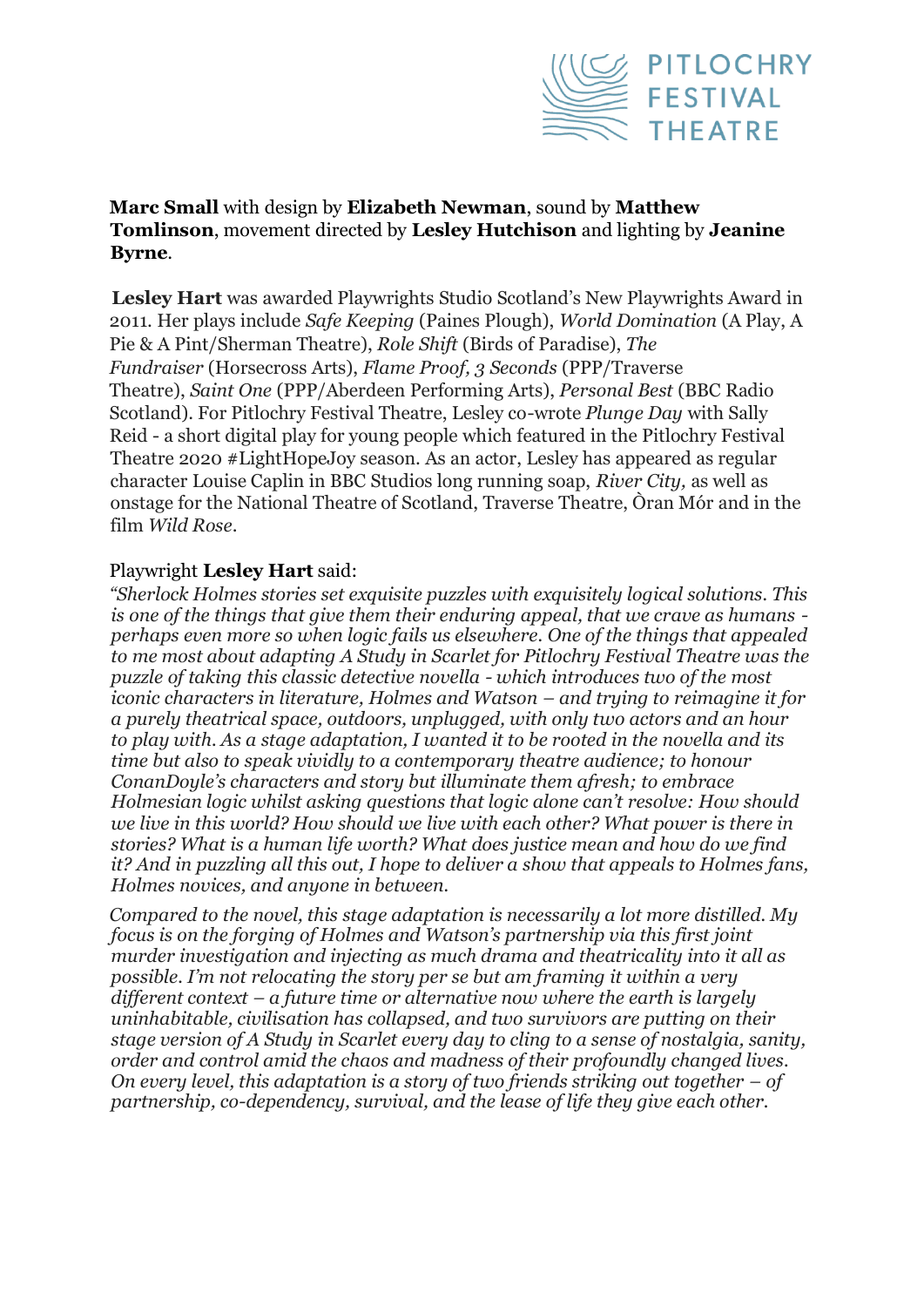

*The Amphitheatre is a gorgeous, wondrous space, in an incredibly beautiful outdoor setting. So, it's been a real pleasure to write a show for it. Telling stories out of doors and in the elements feels different from being indoors. I think it lends a different kind of clarity and connectedness. Also, staging a play set in a destroyed*  world in a place that is so completely unspoiled might give a keener sense of what *has been lost to the characters in the play, and could too easily be lost to us too."*  **Sherlock Holmes: A Study in Lipstick, Ketchup and Blood** runs from the 8 June – 7 July. Tickets are available from the box office on **01796 484626** or online at **pitlochryfestivaltheatre.com**

**-Ends-**

**For all press interviews please contact Duncan Clarke PR: T 07880893750 or E duncanclarkepr@gmail.com**

**NOTES TO EDITORS PRESS PERFORMANCES: Thursday 9 and Friday 10 June at 7pm, Amphitheatre, Pitlochry Festival Theatre** 

**LISTINGS**  *Sherlock Holmes: A Study in Lipstick, Ketchup and Blood* **8 June – 7 July Eve perf at 7pm** June: 8-11, 22-23 / July 6-7 July (Mat perf at 2pm – 11 June)

**Ticket prices:** From £29-34 **Box Office and group bookings:** 01796 484626 **email** boxoffice@pitlochryfestivaltheatre.com **Website:** pitlochryfestivaltheatre.com

Pitlochry Festival Theatre presents

### *Sherlock Holmes: A Study in Lipstick, Ketchup and Blood*

An Adaptation by Lesley Hart From the Novel 'A Study in Scarlet' By Arthur Conan Doyle Director: Marc Small Set and Costume Designer: Elizabeth Newman Movement Consultant: Lesley Hutchison Lighting Designer: Jeanine Byrne Sound Designer: Matthew Tomlinson Stage Manager: Katy Nicolson Assistant Stage Manager (book): Alex Tosh Cast: Tom Richardson (Ash) and Deirdre Davis (Harry)

### **Pitlochry Festival Theatre. A Theatre for Everyone. A Theatre for a Lifetime.**

For over 70 years, we've been Highland Perthshire's artistic heart and soul, sitting perched on the edge of the River Tummel and looking out to Ben-y-Vrackie. Established in 1951 as The Theatre in a Tent, Pitlochry Festival Theatre offers a theatrical experience unique in Scotland - a summer season performed in repertory, allowing audiences to enjoy six different productions in six days, all